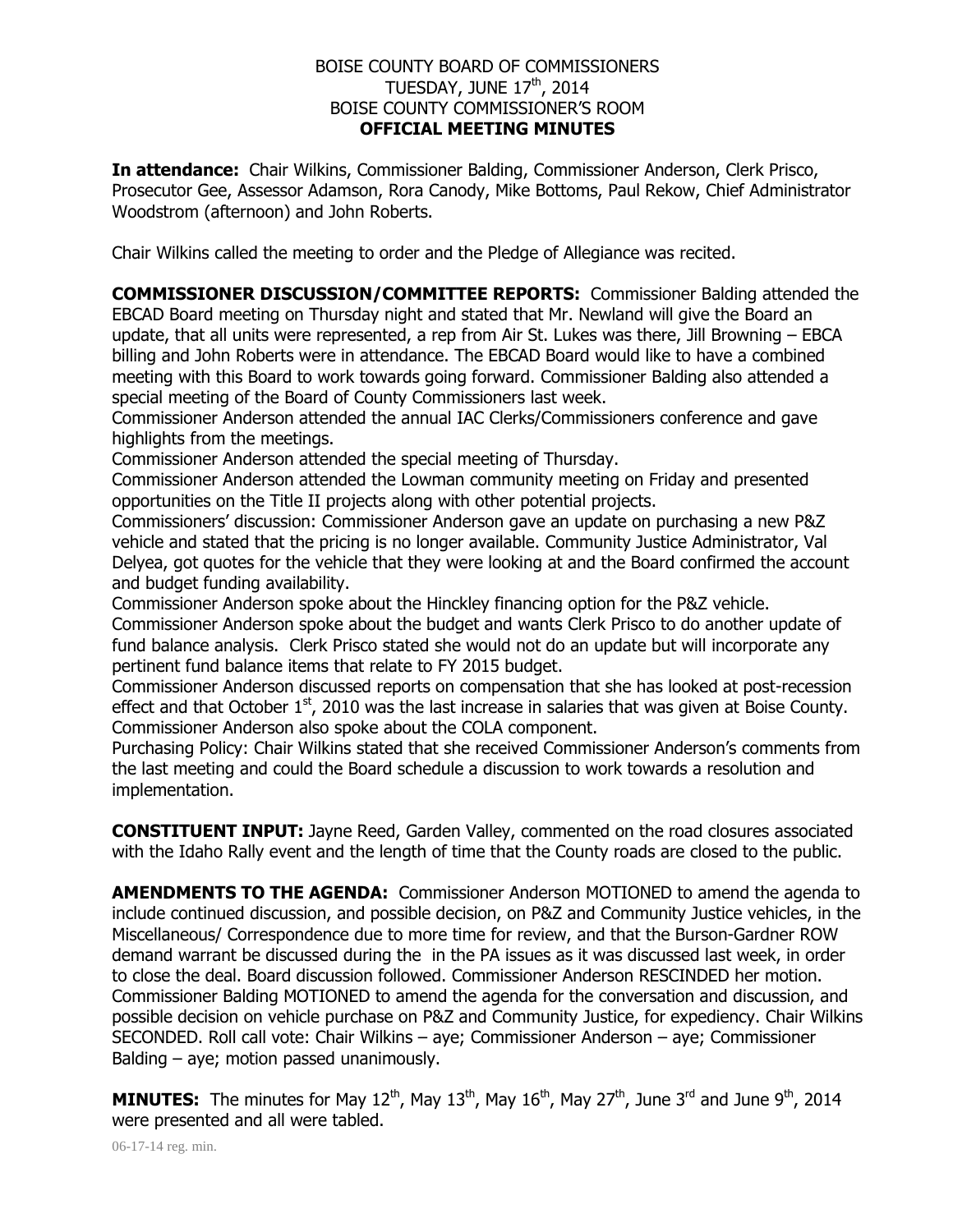**DEPARTMENTAL ISSUES:** Emergency Management - ASPR Grant amendment: John Roberts reported on additional funds that have been awarded under the grant. Chair Wilkins MOTIONED to approve the amendment to the agreement between Central District Health Department and Boise County, revised ASPR HPP agreement, revising from \$65,561.43 to \$67,940.18, an increase of \$2,378.75. Commissioner Balding SECONDED. All ayes, motion passed. Chair Wilkins MOTIONED to approve Resolution 2014-42, a Boise County resolution adjusting the Boise County General Fund, Emergency Services Department, FY 2014 budget, in the amount of \$3,940.18. Revenue budget is \$3,940.18 for the ASPR Grant, and the expense budget, capital equipment, is \$3,940.18. Commissioner Anderson SECONDED (with a friendly amendment which was not acknowledged). All ayes, motion passed unanimously.

EOC/JIC project update, Idaho Bureau of Homeland Security Grant: John Roberts presented information to the Board on the grant, in the amount of \$19,500, as an update only. Burn Ban discussion: Commissioner Anderson commented on the document and stated that she will forward her changes to Mr. Roberts.

Noxious Weeds Stock Contract: Mike Bottoms reported that he has not yet received anything from Prosecutor Gee on the contract. Item will be taken up at PA issues time.

Solid Waste – update on Transfer Station repairs: Mike Bottoms updated the Board on the project. Mr. Bottoms provided an update on spray days and beginning contract work for the US Forest Service.

Clerk – Integra data conversion/ownership of records: Chair Wilkins MOTIONED to approve the Integra Paperless Business Solutions, technical services, not to exceed 60 days, in the amount of \$1,875.00, all images and data will remain the property of Boise County and will not be used in any manner, unless authorized by an appropriate County official. Commissioner Balding SECONDED. All ayes; motion passed unanimously.

Chair Wilkins MOTIONED to approve Resolution 2014-43, a Boise County resolution adjusting the FY 2014 budget Boise County General Fund, Clerk/Auditor Department, for data conversion in the budgeted amount of \$2,000, to amend the budget, reducing line item 01-12-0559-02, the reserve, from the existing budgeted amount of \$85,891.00, to amend it to \$83,891.00. Commissioner Balding SECONDED. All ayes; motion passed unanimously.

**ISSUE TRACKING:** The Board reviewed the document.

## **CONTRACTS/AGREEMENTS/GRANTS:** None.

**DEMAND WARRANTS:** Commissioner Balding MOTIONED to approve the pay to individual poll workers, for the May 20<sup>th</sup> primary election 2014, in the amount of \$5,958.16, for the Garden Valley polling, Horseshoe Bend polling, Idaho City polling, Lowman polling, Mores Creek polling, Placerville, and absentee, as presented. Chair Wilkins SECONDED. All ayes; motion passed unanimously.

**INDIGENT:** Chair Wilkins MOTIONED to go into executive session per Idaho Code 67-2345(1)(d), to discuss (Indigent) case #14-02-A, case #14-05-C and case #13-05-D. Commissioner Balding SECONDED. Roll call vote: Chair Wilkins – aye; Commissioner Anderson – aye; Commissioner Balding – aye; motion passed unanimously. Coming out of executive session for indigency, per Idaho Code 67-2345(1)(d), Chair Wilkins MOTIONED on the following cases: for case #14-02-A, to amend the approval for correct costs; for case #14-05-C, to deny due to lack of noncompliance; and for case #13-05-D, to amend the approval of dates to add clarification. Commissioner Anderson SECONDED. All ayes, motion passed.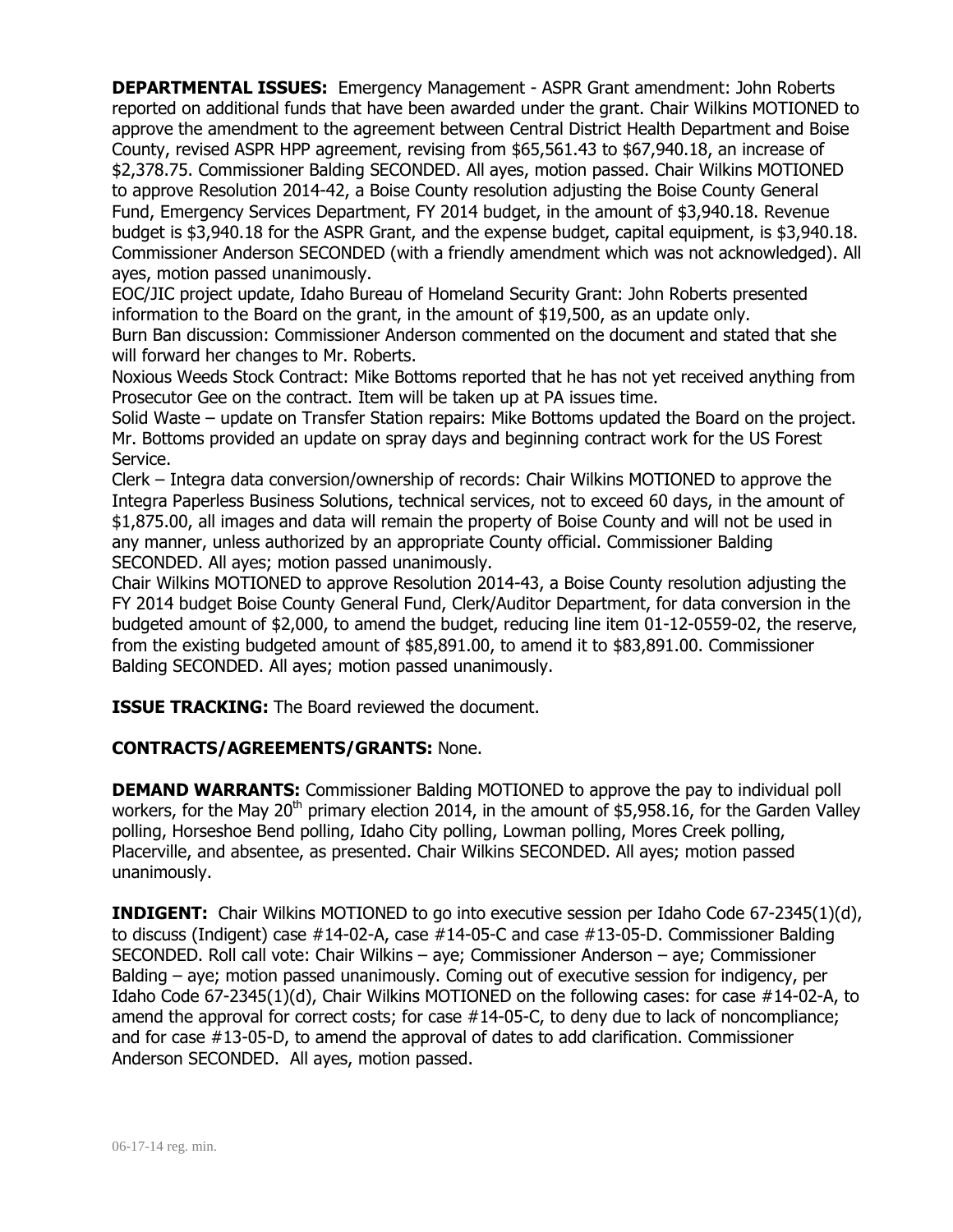**PA ISSUES:** Baldwin issue, Burser/Gardner ROW update, Garden Valley EMS update, Arrow Rock Road, Beaubien issue update, Gaming update: Prosecutor Gee updated the Board on the Baldwin issue, inquired on a component of the Burson-Gardner matter, discussed the Garden Valley EMS, and a question of title on a 2012 Tahoe, presented a draft letter on the Arrowrock Road matter, stated that he is working with the Road Department on the Beaubien issue, and stated that the gaming matter is ongoing. The Board discussed an email received by Commissioner Wilkins from Gary and Judith Walcom regarding Spring Canyon Road/Melody Lane. A contract with Maxine's Mules was discussed with the Board and Prosecutor Gee provided his legal comments. A contract with Ms. Allred for use of livestock was discussed. Prosecutor Gee stated is should be clear that Ms. Allred is to be paid as an employee and/or paid for a contract and no overlap or double dip. The Board requested proof of insurance from Ms. Allred. Prosecutor Gee spoke about the proposed MOU w/Don Weilmunster for clarification of parcel pieces.

Chair Wilkins MOTIONED to go into executive session per Idaho Code 67-2345(1)(f), pending litigation and 67-2345(1)(b), personnel. Commissioner Anderson SECONDED. Roll call vote: Chair Wilkins – aye; Commissioner Anderson – aye; Commissioner Balding – aye; motion passed unanimously. Coming out of executive session, Chair Wilkins stated that, regarding (1)(f), discussion ensued, no decisions were made, and under (1)(b), personnel, the Prosecutor provided a brief update and no decisions were made.

Chair Wilkins MOTIONED to recess until 1:15 for lunch. Commissioner Balding SECONDED. All ayes, motion passed.

**IDAHO WASTE SYSTEMS:** Randy Avery, IWS General Manager, Boise, was in attendance. The Board discussed a number of issues with Mr. Avery, including the repair to the HSB Transfer Station and smoking in the building by IWS employees. Mr. Avery stated that IWS would pay for damages to the building.

**PUBLIC HEARING:** Final Plat Application for North Ridge at Terrace Lakes – spoke about a road development agreement. Road Dept. Superintendent Bill Jones was in attendance. Chair Wilkins MOTIONED to open the public hearing for the final plat for the North Ridge at Terrace Lakes. Commissioner Balding SECONDED. All ayes, motion passed. P&Z staff, Rora Canody, read the staff report into the record and answered questions from the Board. Steven Yearsley, Forsgren Engineers, spoke about the final inspection that he did. Mr. Yearsley stated all conditions have been met for his inspection. Commissioner Anderson stated that draft CCR's need to be in place. There was discussion on WUI. Chair Wilkins asked Mr. Yearsley if all issues have been taken care of, he stated yes. Jayne Reed, Garden Valley, spoke in opposition and stated that she did not participate in the P&Z Commissioner meeting prior to this hearing and that she is representing herself as a private citizen. Ms. Reed spoke about the water system and fees. Lonnie Bramon – applicant from Garden Valley answered Commissioner Anderson's questions about the emergency exit from the division. Prosecutor Gee spoke to the issues Commissioner Anderson talked about (WUI) and the CCR's. Prosecutor Gee stated the Road Development Agreement has not been finalized. There was a question of liability and Prosecutor Gee stated there is no new liability as the site is open to the public. Commissioner Anderson asked how to regulate/enforce the WUI.

Chair Wilkins closed the public hearing and opened the regular meeting for Board discussion. The Board discussed the Road Agreement. Bill Jones and Chuck Morgan, Boise County Road Department, are in attendance. Mr. Bramon spoke about cutting out a hillside for better visibility on the corner and to not have a road agreement. Bill Jones also spoke about the visibility. Prosecutor Gee asked what the cost to Mr. Bramon would be versus what he would pay on a road agreement (\$28,000).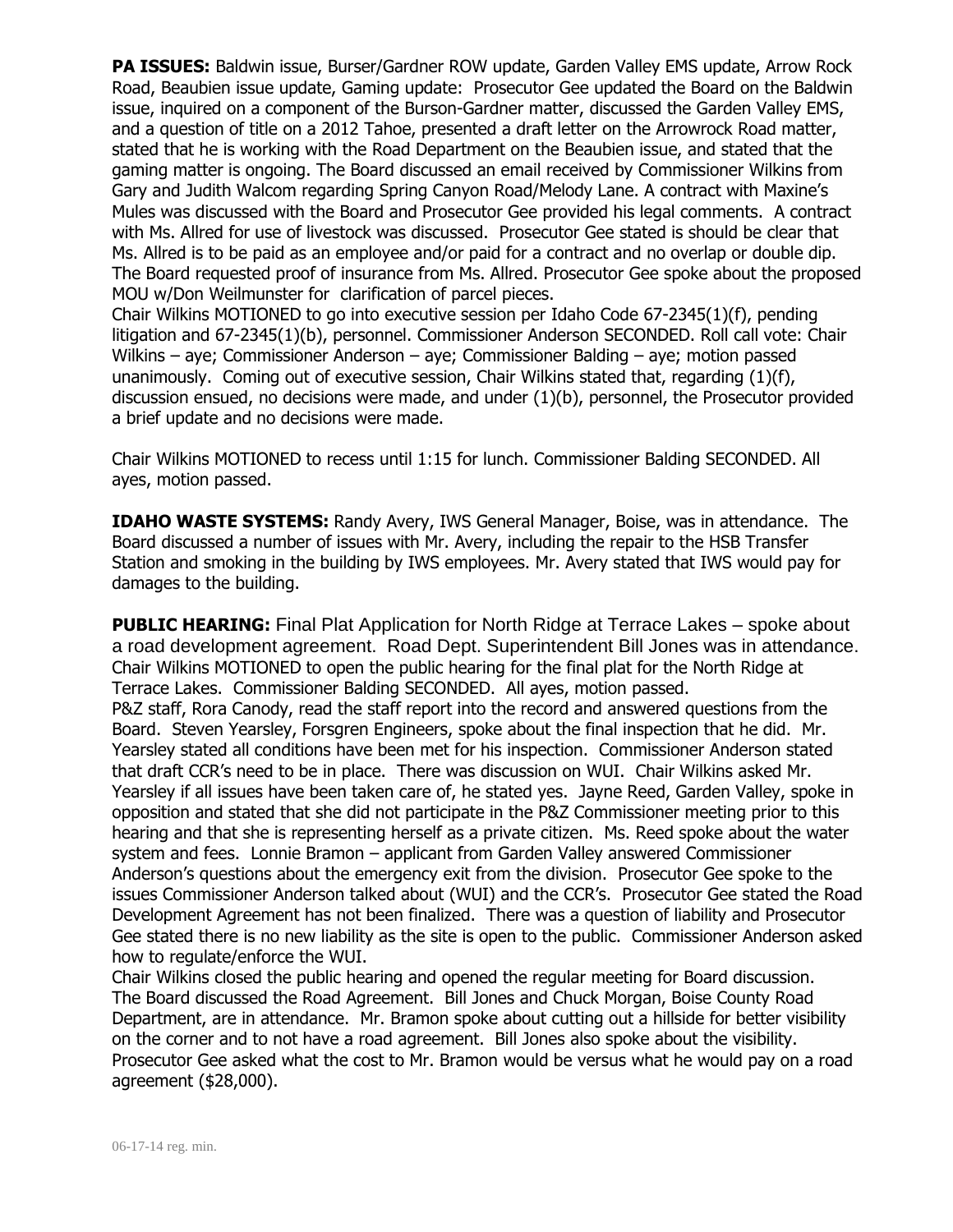**IDAHO CITY AREA OF IMPACT DISCUSSION:** Mayor Obland stated that he thought he had given the information to Planning & Zoning. Tom Secor, Idaho City Council member, spoke about water issues. Mayor Obland answered questions concerning area of impact. Chair Wilkins asked for clarification on why they want this. Commissioner Anderson spoke about Boise County standards. Chair Wilkins asked Prosecutor Gee if there could be a notice or procedure drafted to establish boundaries or area of notification for the city. Chair Wilkins made a MOTION to table the conversation on the Idaho City Area of Impact for Mayor Balding and Tom Secor to take it back to their council and get more information. Commissioner Anderson SECONDED. All ayes, motion passed.

**EBCAD UPDATE:** Chair Wilkins MOTIONED to recess the Board of County Commissioners meeting and reconvene as the EBCAD Board. Commissioner Balding SECONDED. Roll call vote: Chair Wilkins – aye; Commissioner Anderson – aye; Commissioner Balding – aye; motion passed unanimously. The Board has copies of the run times and the EBCA Financial Policy. Mr. Newland reviewed the documents with the Board. They have a committee reviewing the fees in the policy. Discussion was on urgency of getting a medical director, EMT contract costs, would like to have the Operating Board and EBCAD Governing Board meet quarterly. The Board requested a "what you've done" list. Jill Browning, billing secretary, is in attendance. Chair Wilkins asked about her needing more hours and that she is PERSI so Jill will need to check when and what to do so she doesn't lose her PERSI. There was discussion on write-offs. Commissioner Balding spoke of the absence of the personnel director, Mr. Newland is doing that also. Mr. Newland stated they are reworking the position. Chair Wilkins MOTIONED to recess as the EBCA Governing Board and reconvene as the Board of County Commissioners. Commissioner Balding SECONDED. All ayes, motion passed.

## **MISCELLANEOUS & CORRESPONDENCE:**

- Concerning the Bursor/Gardner property that Commissioner Anderson was working on. Commissioner Anderson MOTIONED to have Boise County purchase a 1.477 acre rightof-way acquisition from Patricia G. Burser/Garnder for the right-of-way acquisition of the South Fork Payette River Bridge Project #009986 and the closing fees and interest to be paid by Boise County in the total sum of \$12,958.75. Commissioner Balding SECONDED. Roll call vote: Chair Wilkins – nay; Commissioner Balding – aye; Commissioner Anderson aye, motion passed. Commissioner Anderson MOTIONED to pay the demand warrant to Pioneer Title Co. of Ada County for the right-of-way acquisition from Patricia G. Burser/Gardner in the amount of \$12,958.75. Commissioner Balding SECONDED. Commissioners Anderson and Balding – aye; Chair Wilkins – nay, motion passed.
- Records Retention tabled.
- Purchasing Policy Resolution tabled for clarification of the smaller items and how they should be listed.
- Tech RFQ's discussion tabled for more information.
- Bridge Inspection Report Middlefork Payette Bridge.
- Idaho Power notices (2) Informational.
- Community Justice vehicle purchase info Commissioner Anderson MOTIONED to purchase a vehicle… MOTION DIED for lack of a second.

**FUTURE AGENDA TOPICS REVIEW:** The Board discussed future agenda items and possible agenda dates for them.

With unanimous consent, Chair Wilkins recessed the meeting of Boise County Commissioners until Tuesday, June  $24<sup>th</sup>$  at 9:00.